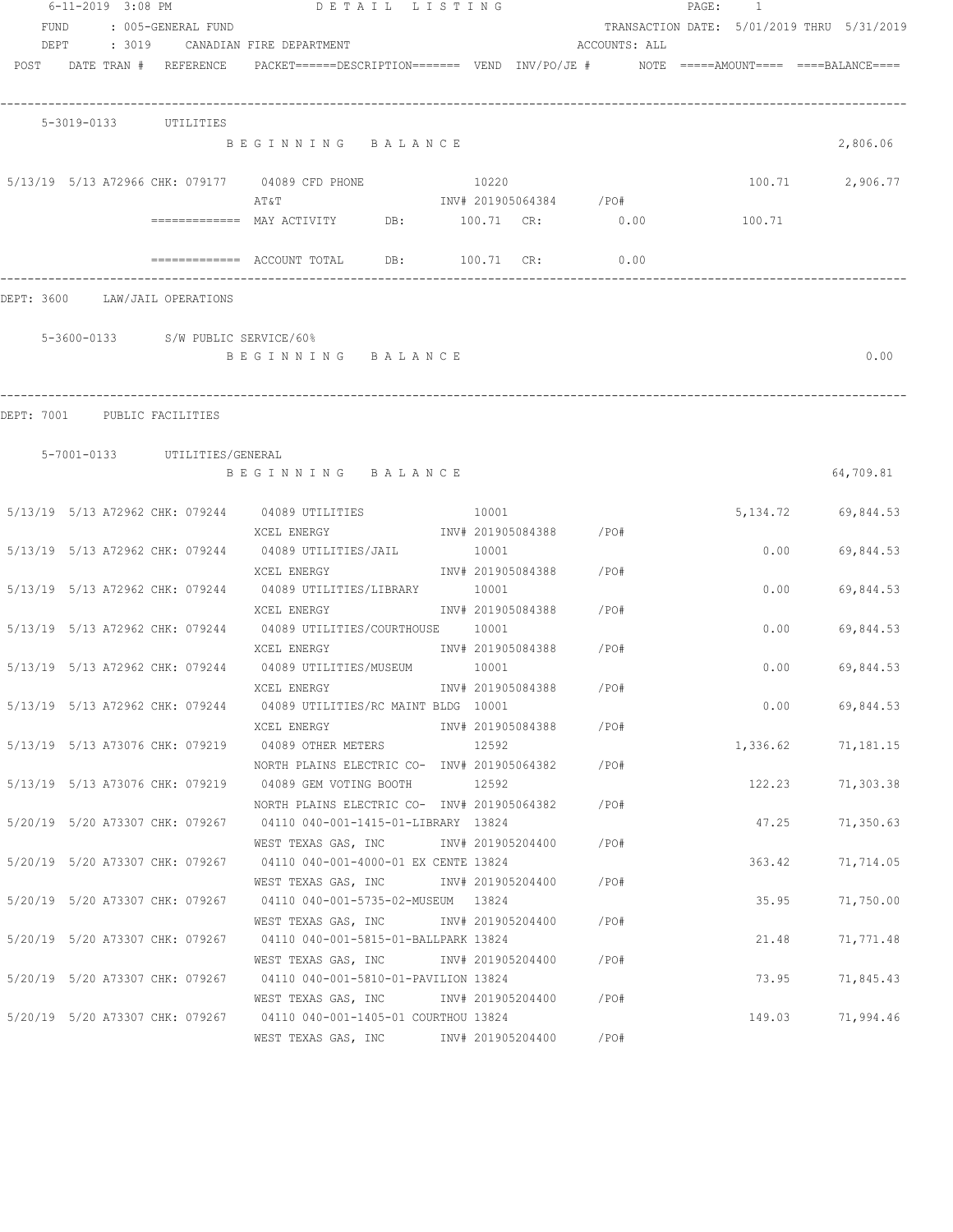|                   | 6-11-2019 3:08 PM   |                                 |                                                                                         |     | DETAIL LISTING    |          |                                                         | 2<br>PAGE: |                                            |
|-------------------|---------------------|---------------------------------|-----------------------------------------------------------------------------------------|-----|-------------------|----------|---------------------------------------------------------|------------|--------------------------------------------|
|                   |                     | FUND : 005-GENERAL FUND         |                                                                                         |     |                   |          |                                                         |            | TRANSACTION DATE: 5/01/2019 THRU 5/31/2019 |
|                   |                     | DEPT : 7001 PUBLIC FACILITIES   |                                                                                         |     |                   |          | ACCOUNTS: ALL                                           |            |                                            |
|                   |                     | POST DATE TRAN # REFERENCE      | PACKET======DESCRIPTION======= VEND INV/PO/JE #    NOTE =====AMOUNT==== ====BALANCE==== |     |                   |          |                                                         |            |                                            |
|                   |                     |                                 |                                                                                         |     |                   |          |                                                         |            |                                            |
|                   |                     |                                 | 5/20/19 5/20 A73307 CHK: 079267 04110 040-013-0045-00 CFD MAIN 13824                    |     |                   |          |                                                         |            | 130.03 72,124.49                           |
|                   |                     |                                 | WEST TEXAS GAS, INC 1NV# 201905204400 / PO#                                             |     |                   |          |                                                         |            |                                            |
|                   |                     |                                 | 5/20/19 5/20 A73307 CHK: 079267 04110 040-013-0045-00 CFD MAIN 13824                    |     |                   |          |                                                         |            | 262.10 72,386.59                           |
|                   |                     |                                 |                                                                                         |     |                   |          |                                                         |            |                                            |
|                   |                     |                                 | WEST TEXAS GAS, INC 1NV# 201905204400 / PO#                                             |     |                   |          |                                                         |            |                                            |
|                   |                     |                                 | ============= MAY ACTIVITY DB: 7,676.78 CR: 0.00 7,676.78                               |     |                   |          |                                                         |            |                                            |
|                   |                     |                                 | ============= ACCOUNT TOTAL DB: 7,676.78 CR:                                            |     |                   |          | 0.00                                                    |            |                                            |
|                   |                     |                                 |                                                                                         |     |                   |          |                                                         |            |                                            |
|                   | DEPT: 7016 CEMETERY |                                 |                                                                                         |     |                   |          |                                                         |            |                                            |
|                   |                     |                                 |                                                                                         |     |                   |          |                                                         |            |                                            |
|                   |                     | 5-7016-0133 UTILITIES           |                                                                                         |     |                   |          |                                                         |            |                                            |
|                   |                     |                                 | BEGINNING BALANCE                                                                       |     |                   |          |                                                         |            | 23.95                                      |
|                   |                     |                                 |                                                                                         |     |                   |          |                                                         |            |                                            |
|                   |                     |                                 | 5/13/19 5/13 A72962 CHK: 079244 04089 UTILITIES/CEMETERY 10001                          |     |                   |          |                                                         | 0.00       | 23.95                                      |
|                   |                     |                                 |                                                                                         |     |                   |          |                                                         |            |                                            |
|                   |                     |                                 | ================ MAY ACTIVITY DB: 0.00 CR: 0.00                                         |     |                   |          |                                                         | 0.00       |                                            |
|                   |                     |                                 | $\texttt{-----}$ =========== ACCOUNT TOTAL DB: 0.00 CR: 0.00                            |     |                   |          |                                                         |            |                                            |
|                   |                     |                                 |                                                                                         |     |                   |          | 000 ERRORS IN THIS REPORT! *-*-*-*-*-*-*-*-*-*-*-*-*-*- |            |                                            |
|                   |                     |                                 |                                                                                         |     |                   |          |                                                         |            |                                            |
|                   |                     |                                 |                                                                                         |     |                   |          | ** REPORT TOTALS ** --- DEBITS --- -- -- CREDITS ---    |            |                                            |
|                   |                     |                                 | BEGINNING BALANCES:                                                                     |     | 67,539.82         |          | 0.00                                                    |            |                                            |
|                   |                     |                                 | REPORTED ACTIVITY:                                                                      |     |                   | 7,777.49 | 0.00                                                    |            |                                            |
|                   |                     |                                 | ENDING BALANCES:                                                                        |     | 75, 317.31        |          | 0.00                                                    |            |                                            |
|                   |                     |                                 | TOTAL FUND ENDING BALANCE: 75,317.31                                                    |     |                   |          |                                                         |            |                                            |
|                   |                     |                                 |                                                                                         |     |                   |          |                                                         |            |                                            |
| FUND: 010-AIRPORT |                     |                                 |                                                                                         |     |                   |          |                                                         |            |                                            |
|                   | DEPT: 7010 AIRPORT  |                                 |                                                                                         |     |                   |          |                                                         |            |                                            |
|                   |                     |                                 |                                                                                         |     |                   |          |                                                         |            |                                            |
|                   | 5-7010-0133         | UTILITIES                       |                                                                                         |     |                   |          |                                                         |            |                                            |
|                   |                     |                                 | BEGINNING BALANCE                                                                       |     |                   |          |                                                         |            | 4,138.45                                   |
|                   |                     |                                 |                                                                                         |     |                   |          |                                                         |            |                                            |
|                   |                     | 5/13/19 5/13 A72932 CHK: 001493 | 04092 AT&T                                                                              |     | 10220             |          |                                                         | 210.60     | 4,349.05                                   |
|                   |                     |                                 | AΤ&Τ                                                                                    |     | INV# 201905064385 |          | /PO#                                                    |            |                                            |
|                   |                     | 5/13/19 5/13 A72949 CHK: 001500 | 04092 NORTH PLAINS ELECTRIC CO 12592                                                    |     |                   |          |                                                         | 453.00     | 4,802.05                                   |
|                   |                     |                                 | NORTH PLAINS ELECTRIC CO- INV# 201905064386                                             |     |                   |          | /PO#                                                    |            |                                            |
|                   |                     |                                 | ============= MAY ACTIVITY                                                              | DB: | 663.60 CR:        |          | 0.00                                                    | 663.60     |                                            |
|                   |                     |                                 |                                                                                         |     |                   |          |                                                         |            |                                            |
|                   |                     |                                 |                                                                                         | DB: | 663.60 CR:        |          | 0.00                                                    |            |                                            |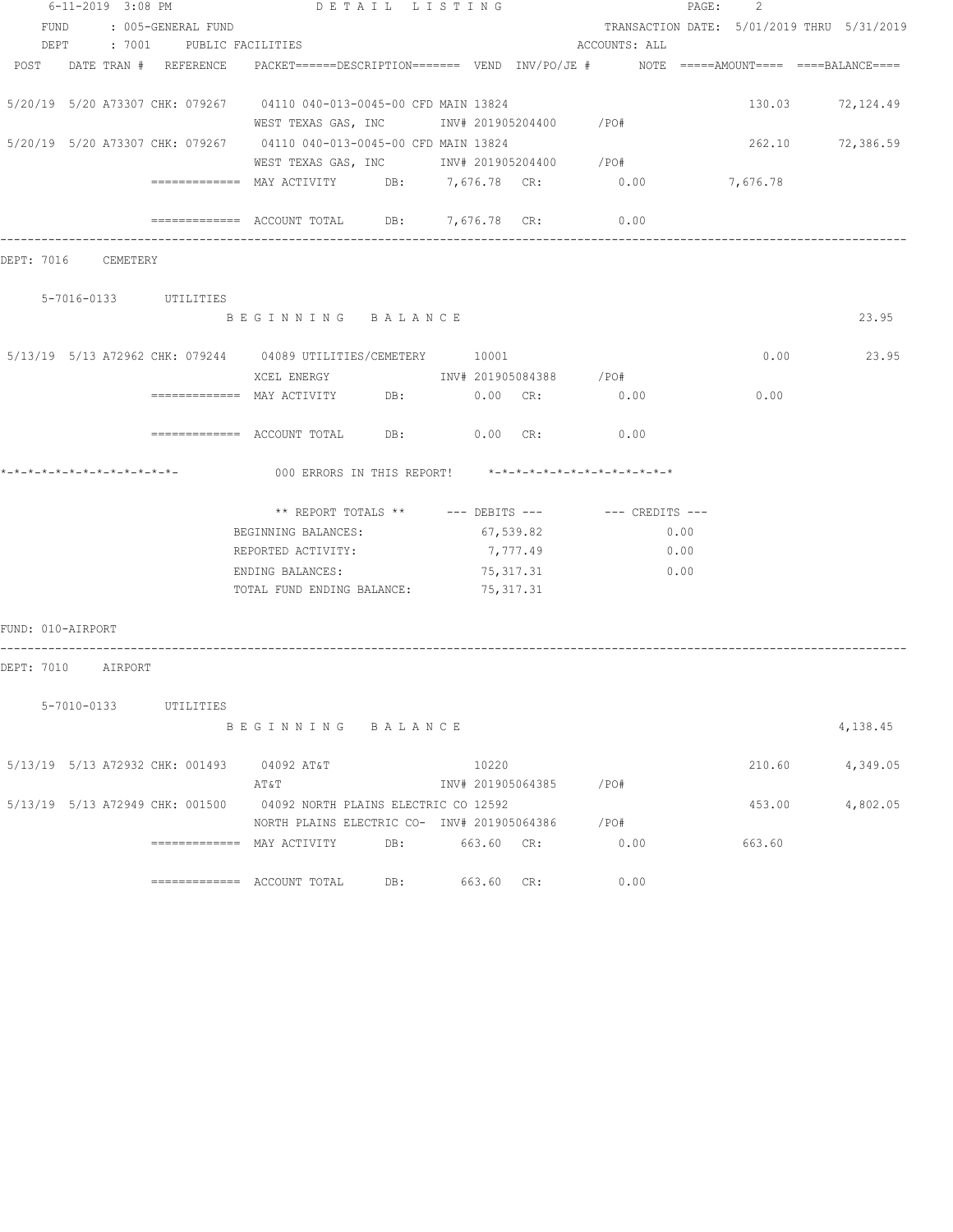| $6 - 11 - 2019$ 3:09 PM<br>FUND<br>: 010-AIRPORT |  |  | DETAIL LISTING |                             |                                                                                                                              | PAGE: | 3                                                       |                                            |      |        |                 |
|--------------------------------------------------|--|--|----------------|-----------------------------|------------------------------------------------------------------------------------------------------------------------------|-------|---------------------------------------------------------|--------------------------------------------|------|--------|-----------------|
|                                                  |  |  |                |                             |                                                                                                                              |       |                                                         | TRANSACTION DATE: 5/01/2019 THRU 5/31/2019 |      |        |                 |
|                                                  |  |  |                | DEPT : 7010 AIRPORT         |                                                                                                                              |       |                                                         | ACCOUNTS: ALL                              |      |        |                 |
| POST DATE TRAN # REFERENCE                       |  |  |                |                             | PACKET======DESCRIPTION======= VEND INV/PO/JE #     NOTE =====AMOUNT====  ====BALANCE====                                    |       |                                                         |                                            |      |        |                 |
|                                                  |  |  |                |                             | 000 ERRORS IN THIS REPORT! *-*-*-*-*-*-*-*-*-*-*-*-*-*-                                                                      |       |                                                         |                                            |      |        |                 |
|                                                  |  |  |                |                             |                                                                                                                              |       | ** REPORT TOTALS ** --- DEBITS --- -- CREDITS ---       |                                            |      |        |                 |
|                                                  |  |  |                |                             | BEGINNING BALANCES:                                                                                                          |       | 4,138.45                                                |                                            | 0.00 |        |                 |
|                                                  |  |  |                |                             | REPORTED ACTIVITY:                                                                                                           |       | 663.60                                                  |                                            | 0.00 |        |                 |
|                                                  |  |  |                |                             | ENDING BALANCES:                                                                                                             |       | 4,802.05                                                | 0.00                                       |      |        |                 |
|                                                  |  |  |                |                             | TOTAL FUND ENDING BALANCE: 4,802.05                                                                                          |       |                                                         |                                            |      |        |                 |
| FUND: 011-ROAD & BRIDGE PCT 1                    |  |  |                |                             |                                                                                                                              |       |                                                         |                                            |      |        |                 |
| DEPT: 4011 ROAD & BRIDGE 1                       |  |  |                |                             |                                                                                                                              |       |                                                         |                                            |      |        |                 |
|                                                  |  |  |                | 5-4011-0133 UTILITIES/PCT 1 |                                                                                                                              |       |                                                         |                                            |      |        |                 |
|                                                  |  |  |                |                             | BEGINNING BALANCE                                                                                                            |       |                                                         |                                            |      |        | 1,840.00        |
|                                                  |  |  |                |                             | 5/13/19 5/13 A73076 CHK: 079219 04089 PCT 1<br>NORTH PLAINS ELECTRIC CO- INV# 201905064382 / PO#                             |       | 12592                                                   |                                            |      |        | 134.26 1,974.26 |
|                                                  |  |  |                |                             | 5/20/19 5/20 A73307 CHK: 079267 04110 040-001-3995-01-PCT 1 BA 13824<br>WEST TEXAS GAS, INC       INV# 201905204400     /PO# |       |                                                         |                                            |      |        | 68.07 2,042.33  |
|                                                  |  |  |                |                             | 5/30/19 5/30 A73349 CHK: 079279 04118 PCT 1 INTERNET 14790                                                                   |       |                                                         |                                            |      | 81.70  | 2,124.03        |
|                                                  |  |  |                |                             | AT&T INTERNET                      INV# 201905304407        /PO#                                                             |       |                                                         |                                            |      |        |                 |
|                                                  |  |  |                |                             | ============ MAY ACTIVITY DB: 284.03 CR: 0.00                                                                                |       |                                                         |                                            |      | 284.03 |                 |
|                                                  |  |  |                |                             | ============= ACCOUNT TOTAL DB: 284.03 CR:                                                                                   |       |                                                         | 0.00                                       |      |        |                 |
|                                                  |  |  |                |                             |                                                                                                                              |       | 000 ERRORS IN THIS REPORT! *-*-*-*-*-*-*-*-*-*-*-*-*-*- |                                            |      |        |                 |
|                                                  |  |  |                |                             |                                                                                                                              |       | ** REPORT TOTALS ** $---$ DEBITS $---$                  | $---$ CREDITS $---$                        |      |        |                 |
|                                                  |  |  |                |                             | BEGINNING BALANCES:                                                                                                          |       | 1,840.00                                                |                                            | 0.00 |        |                 |
|                                                  |  |  |                |                             | REPORTED ACTIVITY:                                                                                                           |       | 284.03                                                  |                                            | 0.00 |        |                 |
|                                                  |  |  |                |                             | ENDING BALANCES:                                                                                                             |       | 2,124.03                                                |                                            | 0.00 |        |                 |
|                                                  |  |  |                |                             | TOTAL FUND ENDING BALANCE:                                                                                                   |       | 2,124.03                                                |                                            |      |        |                 |
| FUND: 012-ROAD & BRIDGE PCT 2                    |  |  |                |                             |                                                                                                                              |       |                                                         |                                            |      |        |                 |
| DEPT: 4012 ROAD & BRIDGE 2                       |  |  |                |                             |                                                                                                                              |       |                                                         |                                            |      |        |                 |
|                                                  |  |  |                | 5-4012-0133 UTILITIES/PCT 2 |                                                                                                                              |       |                                                         |                                            |      |        |                 |
|                                                  |  |  |                |                             | BEGINNING BALANCE                                                                                                            |       |                                                         |                                            |      |        | 857.01          |
|                                                  |  |  |                |                             | 5/13/19 5/13 A73076 CHK: 079219 04089 PCT 2                                                                                  |       | 12592                                                   |                                            |      | 86.42  | 943.43          |
|                                                  |  |  |                |                             | NORTH PLAINS ELECTRIC CO- INV# 201905064382 / PO#                                                                            |       |                                                         |                                            |      |        |                 |
|                                                  |  |  |                |                             | ============ MAY ACTIVITY DB: 86.42 CR: 0.00                                                                                 |       |                                                         |                                            |      | 86.42  |                 |
|                                                  |  |  |                |                             | $\texttt{-----} \texttt{-----}$ ACCOUNT TOTAL DB: 86.42 CR:                                                                  |       |                                                         | 0.00                                       |      |        |                 |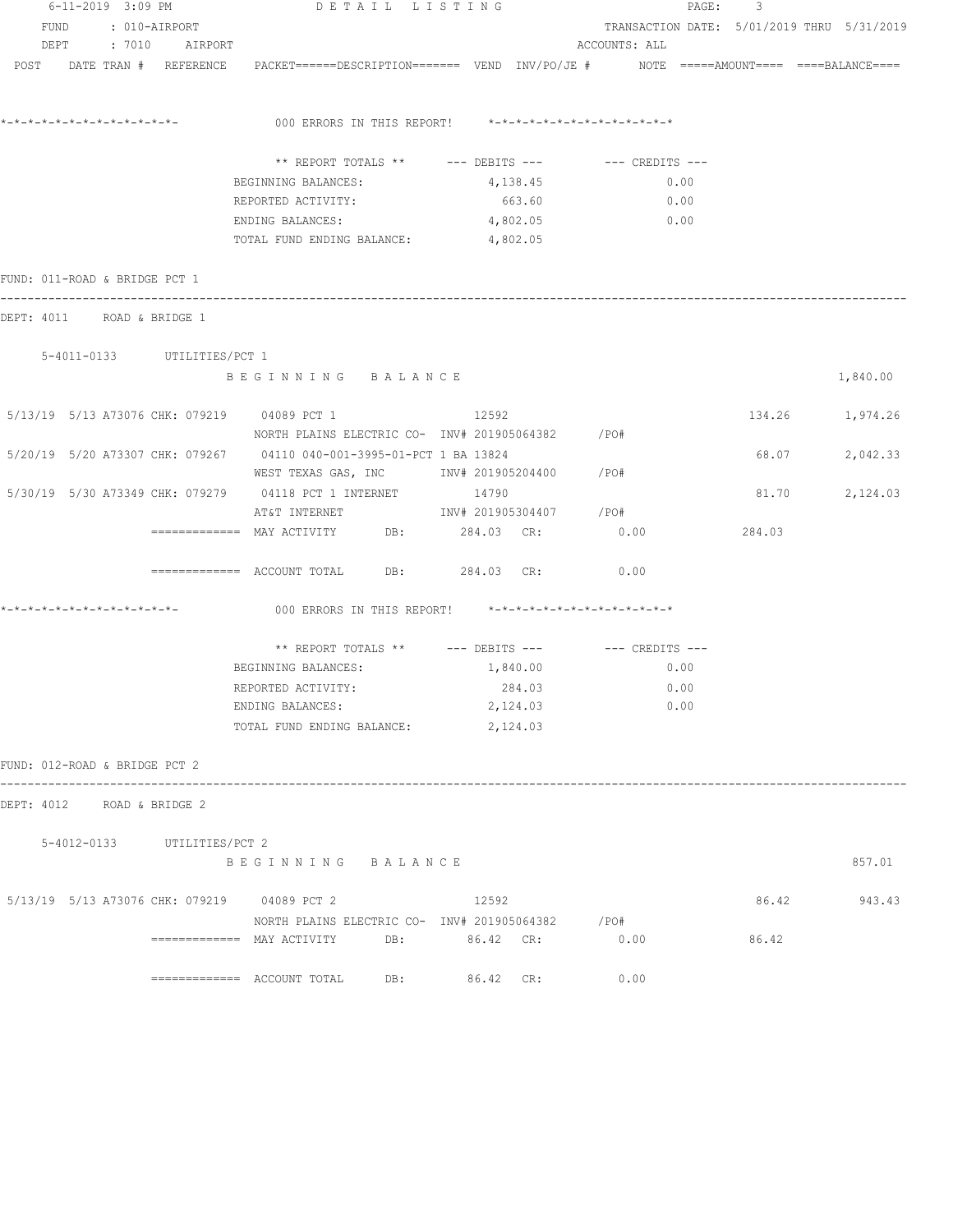| 6-11-2019 3:09 PM             |                                | DETAIL LISTING                                                                                                                                                     |  |            |               | PAGE: 4 |        |                                            |
|-------------------------------|--------------------------------|--------------------------------------------------------------------------------------------------------------------------------------------------------------------|--|------------|---------------|---------|--------|--------------------------------------------|
|                               | FUND : 012-ROAD & BRIDGE PCT 2 |                                                                                                                                                                    |  |            |               |         |        | TRANSACTION DATE: 5/01/2019 THRU 5/31/2019 |
|                               | DEPT : 4012 ROAD & BRIDGE 2    |                                                                                                                                                                    |  |            | ACCOUNTS: ALL |         |        |                                            |
|                               |                                | $POST$ $DATA$ $\#$ $REFERENCE$ $PACKET$ $=$ $=$ $=$ $DESCRIPTION$ $=$ $=$ $=$ $VEND$ $INV/PO/JE$ $\#$ $NOTE$ $=$ $=$ $=$ $=$ $=$ $=$ $=$ $=$ $=$ $BALANCE$ $=$ $=$ |  |            |               |         |        |                                            |
|                               |                                | 000 ERRORS IN THIS REPORT! $*-*-*-*-*-*-*-*-*-*-*-*-*-*-**$                                                                                                        |  |            |               |         |        |                                            |
|                               |                                |                                                                                                                                                                    |  |            |               |         |        |                                            |
|                               |                                | ** REPORT TOTALS ** --- DEBITS --- -- -- CREDITS ---                                                                                                               |  |            |               |         |        |                                            |
|                               |                                | BEGINNING BALANCES:                                                                                                                                                |  | 857.01     |               | 0.00    |        |                                            |
|                               |                                | REPORTED ACTIVITY:                                                                                                                                                 |  | 86.42      |               | 0.00    |        |                                            |
|                               |                                | ENDING BALANCES:                                                                                                                                                   |  | 943.43     | 0.00          |         |        |                                            |
|                               |                                | TOTAL FUND ENDING BALANCE: 943.43                                                                                                                                  |  |            |               |         |        |                                            |
| FUND: 013-ROAD & BRIDGE PCT 3 |                                |                                                                                                                                                                    |  |            |               |         |        |                                            |
|                               | DEPT: 4013 ROAD & BRIDGE 3     |                                                                                                                                                                    |  |            |               |         |        |                                            |
|                               | 5-4013-0133 UTILITIES/PCT 3    |                                                                                                                                                                    |  |            |               |         |        |                                            |
|                               |                                | BEGINNING BALANCE                                                                                                                                                  |  |            |               |         |        | 978.67                                     |
|                               |                                | 5/13/19 5/13 A73076 CHK: 079219 04089 PCT 3                                                                                                                        |  | 12592      |               |         |        | 126.70 1,105.37                            |
|                               |                                | NORTH PLAINS ELECTRIC CO- INV# 201905064382 / PO#<br>============ MAY ACTIVITY DB: 126.70 CR: 0.00                                                                 |  |            |               |         | 126.70 |                                            |
|                               |                                | ============ ACCOUNT TOTAL DB: 126.70 CR: 0.00                                                                                                                     |  |            |               |         |        |                                            |
|                               |                                |                                                                                                                                                                    |  |            |               |         |        |                                            |
|                               |                                | 000 ERRORS IN THIS REPORT! $*-*-*-*-*-*-*-*-*-*-*-*-*-*-**$                                                                                                        |  |            |               |         |        |                                            |
|                               |                                |                                                                                                                                                                    |  |            |               |         |        |                                            |
|                               |                                | BEGINNING BALANCES:                                                                                                                                                |  | 978.67     |               | 0.00    |        |                                            |
|                               |                                | REPORTED ACTIVITY:                                                                                                                                                 |  | 126.70     |               | 0.00    |        |                                            |
|                               |                                | ENDING BALANCES:                                                                                                                                                   |  | 1,105.37   |               | 0.00    |        |                                            |
|                               |                                | TOTAL FUND ENDING BALANCE: 1,105.37                                                                                                                                |  |            |               |         |        |                                            |
| FUND: 014-ROAD & BRIDGE PCT 4 |                                |                                                                                                                                                                    |  |            |               |         |        |                                            |
|                               | DEPT: 4014 ROAD & BRIDGE 4     |                                                                                                                                                                    |  |            |               |         |        |                                            |
|                               | 5-4014-0133 UTILITIES/PCT 4    |                                                                                                                                                                    |  |            |               |         |        |                                            |
|                               |                                | BEGINNING BALANCE                                                                                                                                                  |  |            |               |         |        | 1,633.34                                   |
|                               |                                | 5/13/19 5/13 A73076 CHK: 079219 04089 PCT 4                                                                                                                        |  | 12592      |               |         |        | 249.79 1,883.13                            |
|                               |                                | NORTH PLAINS ELECTRIC CO- INV# 201905064382 / PO#                                                                                                                  |  |            |               |         |        |                                            |
|                               |                                | ============= MAY ACTIVITY DB: 249.79 CR:                                                                                                                          |  |            | 0.00          |         | 249.79 |                                            |
|                               |                                |                                                                                                                                                                    |  | 249.79 CR: | 0.00          |         |        |                                            |